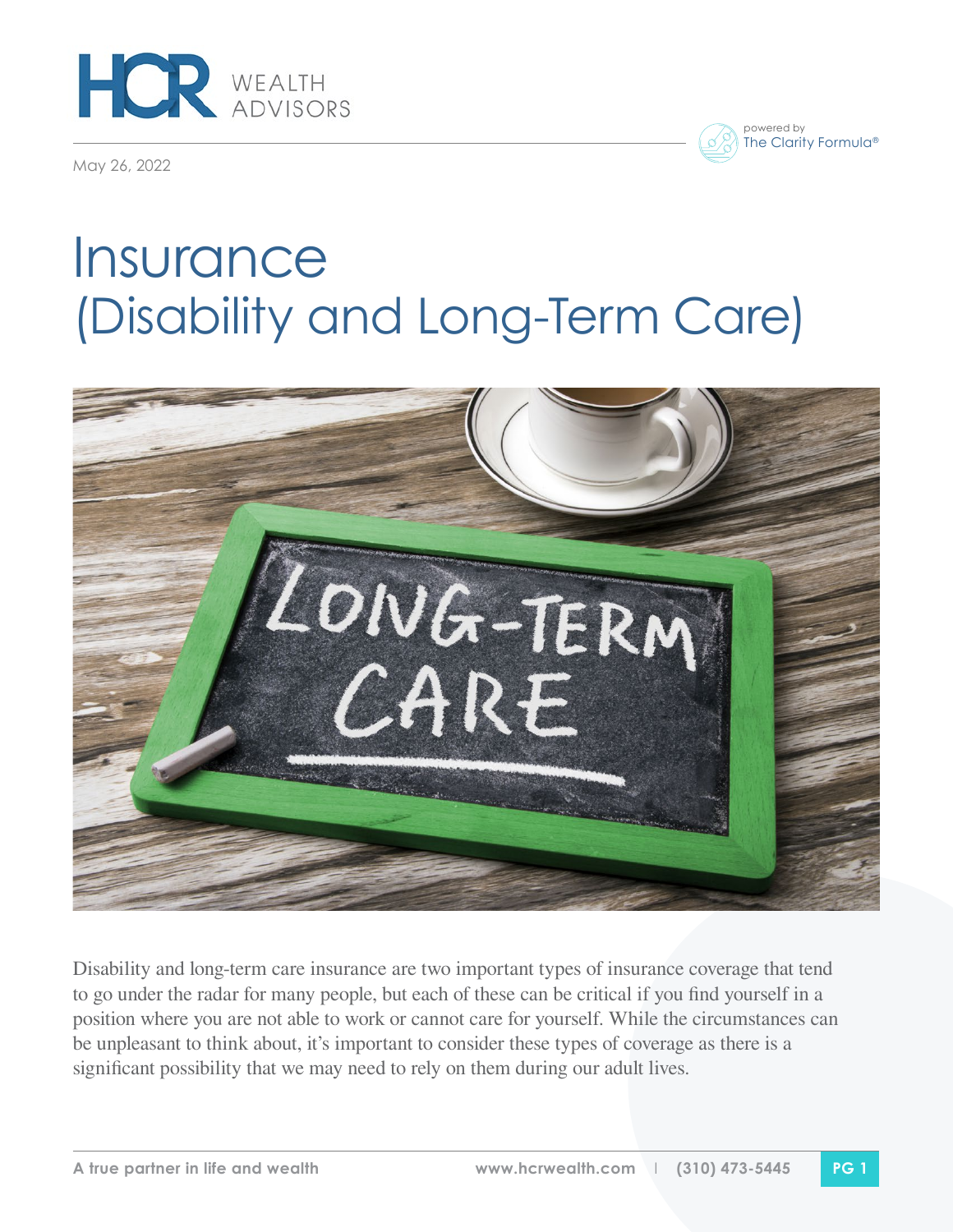

powered by The Clarity Formula®

There is a common misconception that disability insurance is mainly for people with dangerous jobs, but this is not necessarily true. In 2021, the U.S. Social Security Administration reported that the probability of becoming disabled between age 20 and the normal retirement age is 25 percent. The most common reasons for short-term disability claims are pregnancy, musculoskeletal disorders, or injuries to bones, muscles, or ligaments. Worker's compensation and Social Security do not cover most of these claims. Disability insurance provides income to the policyholder in the event they are prevented from working and earning income because of a disability. This insurance will compensate you for a portion of lost income, generally 50% to 80%.

There are two types of disability insurance: short-term and long-term. The difference between short-term and long-term disability insurance is the period in which you will receive income while you are unable to work. Short-term disability coverage is generally 3-6 months. Long-term disability coverage is generally anything over 1 year. Additionally, policyholders will need to choose between any occupation or own occupation coverage. Any occupation disability insurance coverage provides income to a policyholder when they are unable to work in a job that is reasonably suitable for them given their age, education, and experience. Own occupation disability



insurance coverage provides income to a policyholder when they are unable to perform a majority of the job duties they have been trained to perform for their current occupation. The average long-term disability claim lasts about 3 years, however, a 3-year policy likely will not provide the reassurance and peace of mind you are looking for. This is why it is important to get a policy that will last to retirement age.

Long-term care insurance is also a very important consideration. Average life expectancy is increasing and the odds that we will one day need someone to help care for us as we go about our activities of daily living (such as bathing, dressing, and eating) is increasing as well. This is where long-term care insurance comes in. Long-term care insurance helps cover the cost of this care at a variety of locations, such as: your home, a nursing home, an assisted living facility, or an adult daycare center. According to data from the U.S. Department of Health and Human Services, nearly 70% of 65-year old people need some form of long-term care services or support. Regular health insurance and Medicare do not cover long-term care. You may be able to get help through Medicaid but only after you have exhausted most of your savings.